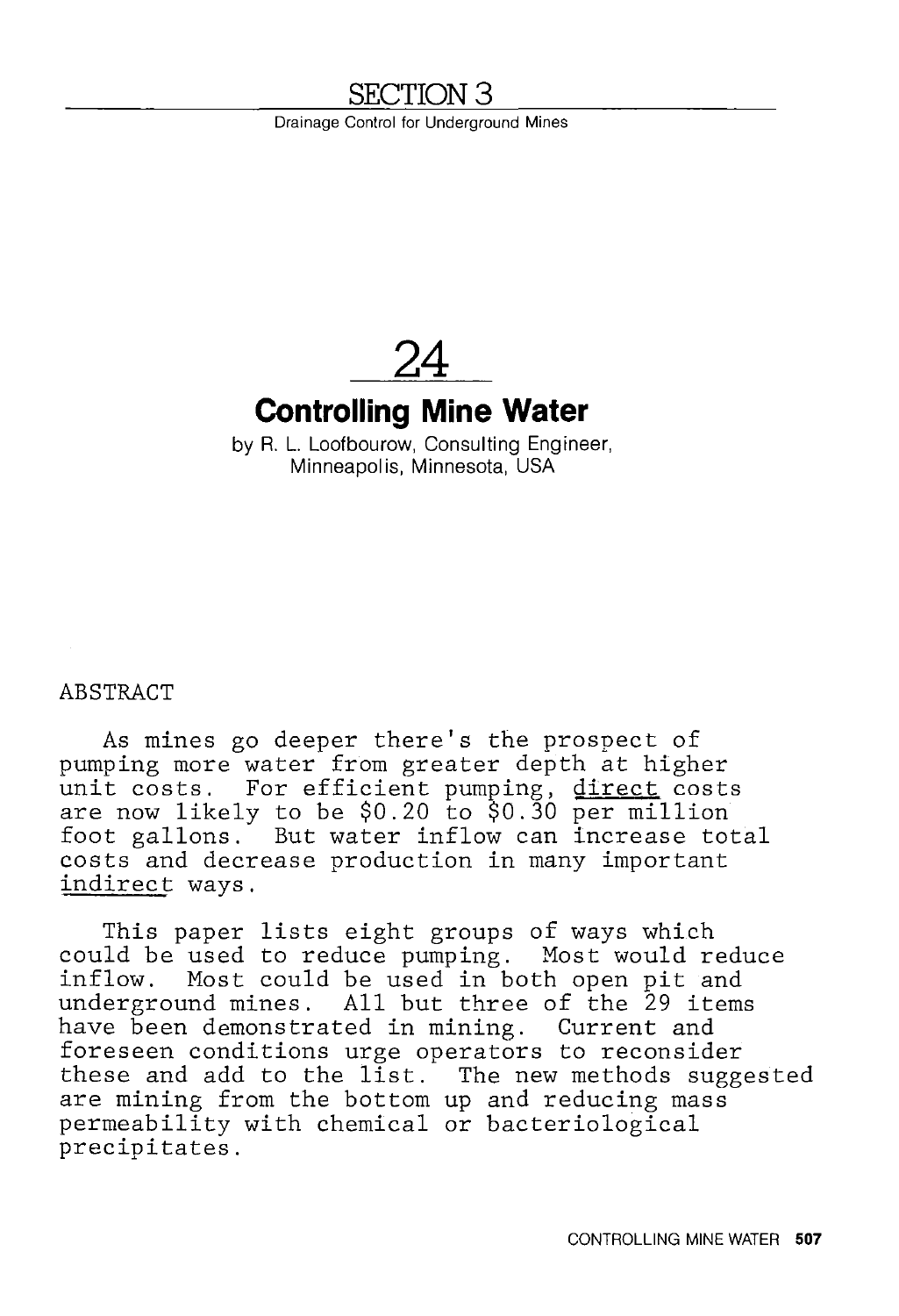### INTRODUCTION

For those who work wet mines or plan to, the carrot of potential savings and the stick of increasing costs point to the prudence of reducing pumping energy. If water is needed and used, the pumping energy. It water is needed and used, the<br>objective should be to produce it at least cost, which generally means least pumping.

Groundwater resources are increasingly valued and protected. To mine without affecting groundwater in any way would be ideal. Plans which are feasible to reduce inflow may help obtain permission to mine and to maintain good local relations.

Manufacturers strive to make more efficient pumps. Here we review ways intended to control water more efficiently. Only the mine operator can do that.

## GENERALIZED COST APPROXIMATION

Power alone, at \$0.04 per kilowatt hour, contributes about \$0.17 per million foot gallons to pumping costs, with reasonable allowance for electrical and mechanical losses in an efficient plant. Other direct costs, including recovery of capital cost of the system may increase that by 50 per cent. So we may expect direct costs of 20 to 30 cents per million foot gallons pumped by well designed, sizable plants, without special problems such as gritty or acid water. Many pumping plants, to be sure aren't so well planned and others handle water of poorer quality.

The direct costs of pumping can be bad enough, especially when we realize that inflow continues whether the mine produces or not. To emphasize we might say inflow continues at least 525 600 minutes of each year.

So far we have talked about cost of pumping per unit of water handled. Now let's turn attention to ante of water handied: How fee 5 carn decentro. product. This can be very different and the total cost of production is next to the bottom line.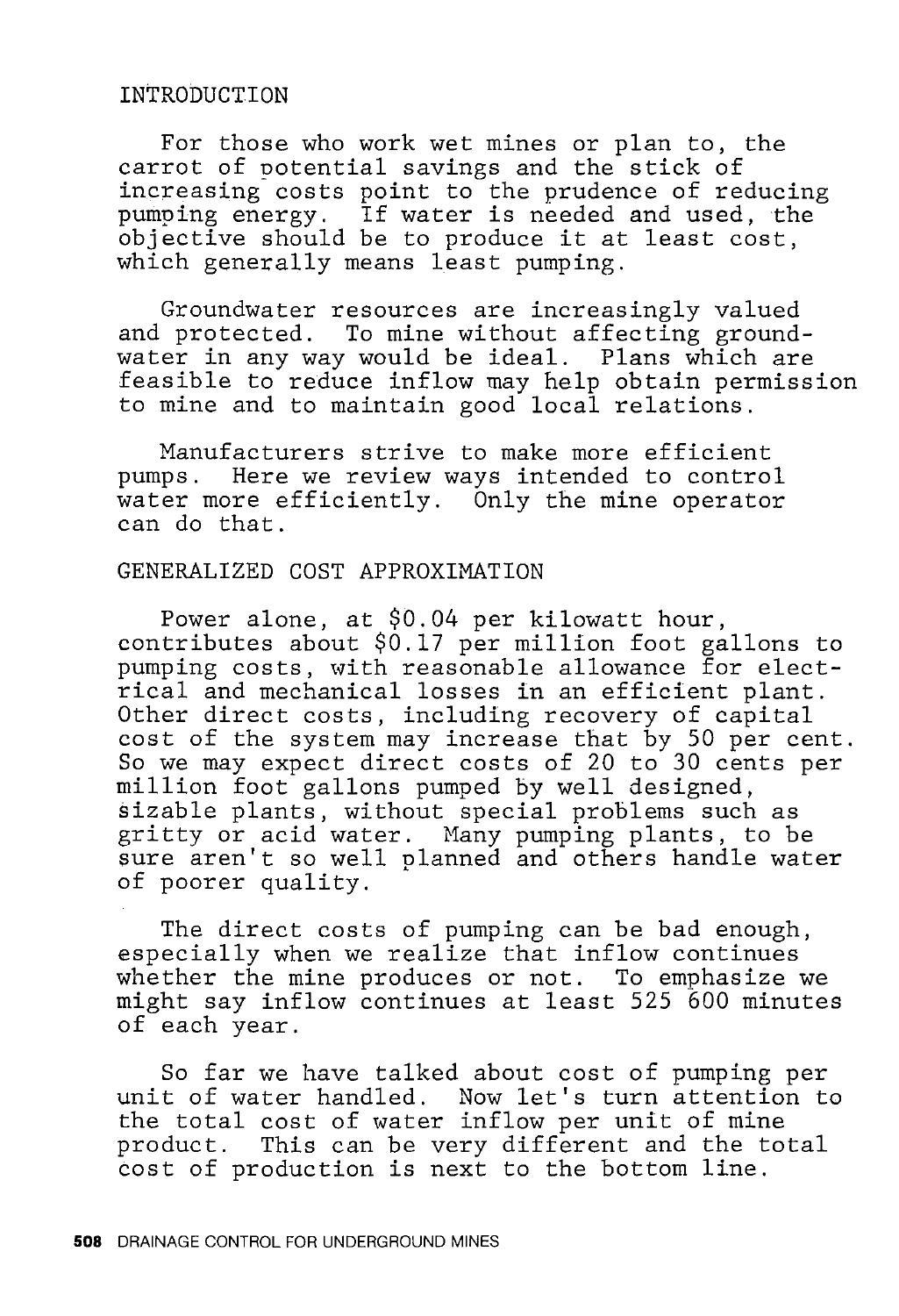Actual costs were reported seven years ago by a company working two mines near Grants, New Mexico. The two mines were comparable except that one was wet and the other dry. Each ton of ore hoisted from the wet mine cost more than twice as much as one from the dry mine. The more efficient methods and equipment used in the dry mine could not be used in the wet. Even where rock is strong, indirect costs of inflow can be high. Table 26.2.2 of Chapter 26, Mining Engineers Handbook AIME, NY, 1973, shows 17 indirect ways in which inflow can increase mine costs and there is no reason to feel that this enumeration is complete. At many wet mines the evaluation of these indirect costs should be both enlightening and stimulating.

DEMONSTRATED METHODS OF WATER CONTROL

Table 1 is based on correspondence and conversation with others, literature study and the author's observations over a period of several decades.

METHODS JUDGED TO MERIT APPLICATION

1. No mining from the bottom up as indicated in Figure 1 is known to have been undertaken primarily to minimize inflow.\* Two requirements and two possible disadvantages are foreseen:

- *-1>* Unusually thorough planning is required. At least a large part of the mineral deposit must be explored adequately with special attention given to water occurrence. Decision should then be based on a comparison of advantages and disadvantages.~
- \* When water broke into the West Driefontein Mine in South Africa October, 1968, the open space in the lower mine and a heroic pumping effort provided 23 days of grace during which 4 concrete plugs, to withstand high pressure, were built to prevent flooding the entire mine.

The Frood Mine near Sudbury, Ontario, was mined from the bottom up. The lower part of the mine was virtually dry. However, the author doubts that this was an important planning consideration.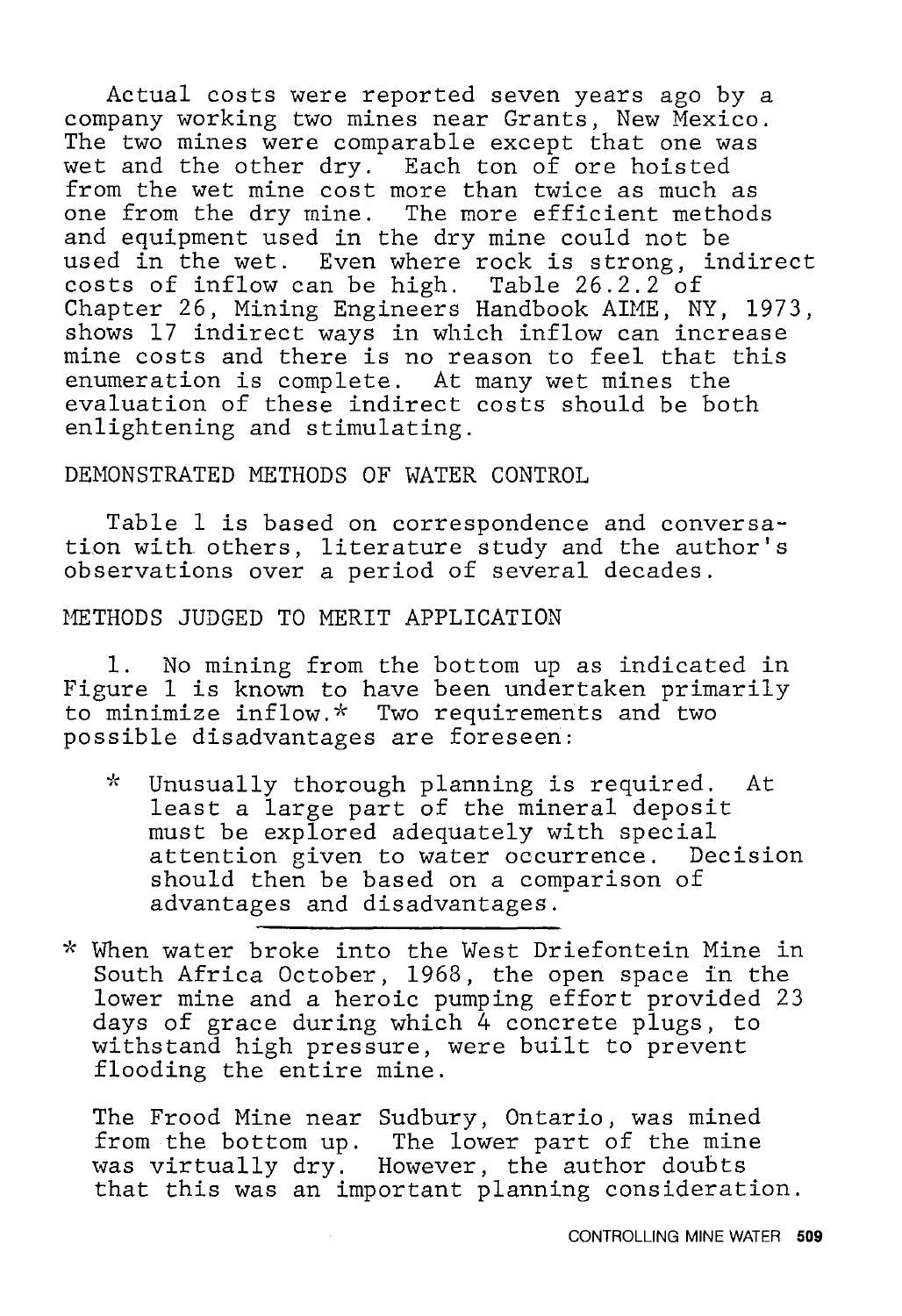- $\mathbf{x}$ To get the mine into production without taking water from nearby wells, shafts would have to be sunk without substantial effect on the watel table. That might or might not be the least costly way.
- $\star$ First expenses for shaft plant will be greater but total pre-production cost may be less because it is not necessary to pump at high rate for a long time to lower the water table before mining can be begun. Shaft plant would be completed in a single step rather than piecemeal, as is usual at deeper mines.
- $\mathbf{x}$ Mining from the bottom up would make it more difficult to go back to the deeper part of the mine to recover any low grade fringes not extracted originally.

Where the conditions are really favorable for it, the advantage of mining from the bottom up could be substantial. Bottom-up mining is likely to merit careful consideration where several of the following conditions exist:

- \* Rate of water inflow to the upper levels would be very large. Inrushes may increase it to rat which could hardly be pumped.
- ?'' As is common, ground becomes tighter with depth so that potential flow into deeper parts of the be ende poetherar from the deeper parts of confidence.
- \* Good ore can be produced from the lower part of the mine, thus helping to recover investment
- \* The conventional alternative would dry up many wells for a long time.

Expectable advantages include:

- *·k* The total pumping energy and total volume of water should be reduced considerably because:
	- 1. Maximum pumping rate would last only through the latter part of the mine life rather than throughout it.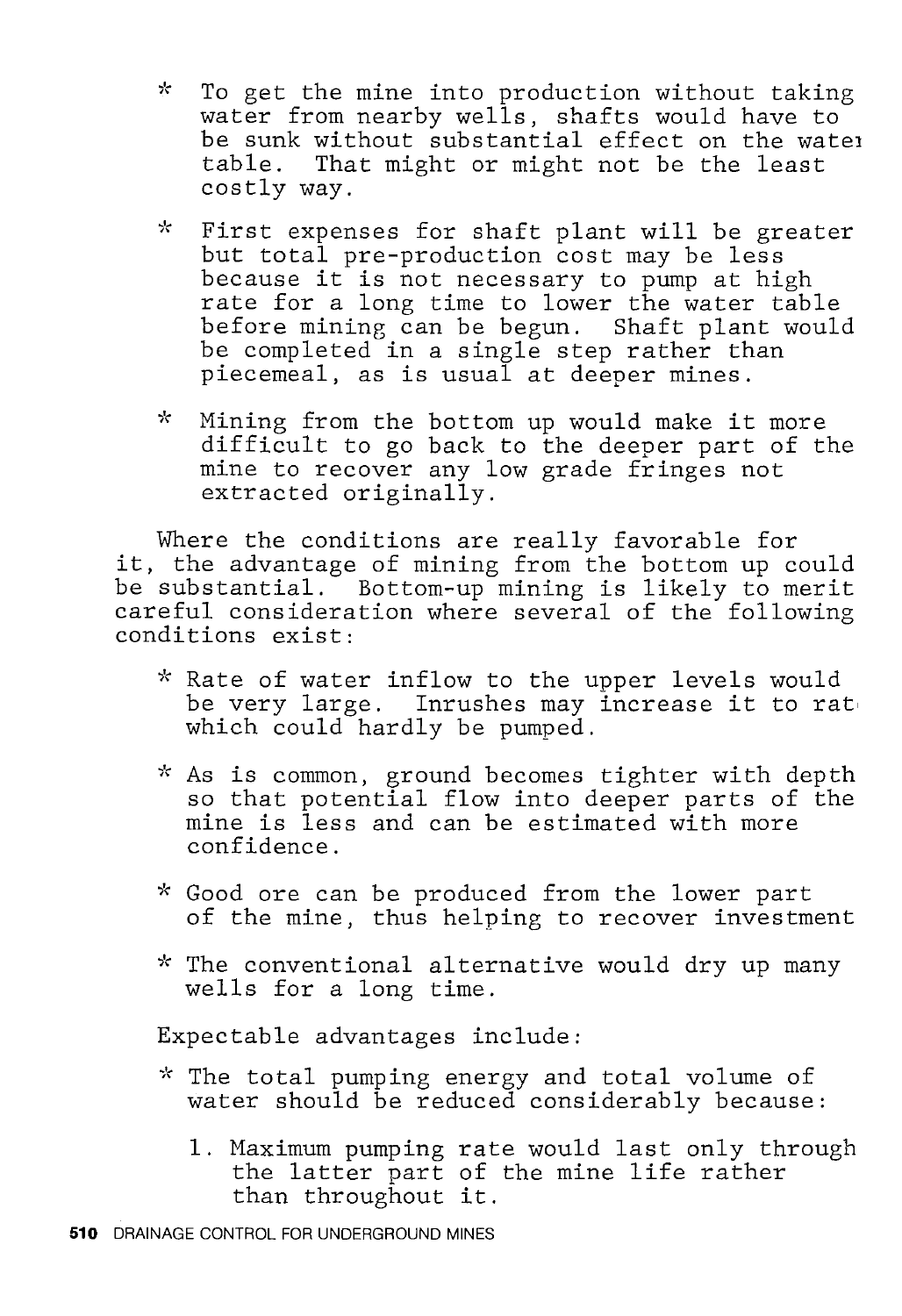- 2. While pumping is at its maximum rate the head could be reduced instead of increasing as is usually the case as the mine is deepened. Where a large part of the inflow is caught near the surface, this advantage is reduced. See Figure 10.
- 3. Depression of the local water table would be postponed and would not last as long as normally. Depression may not be as deep nor affect as large an area.
- \* Until heavy pumping is begun, the operator has more flexibility. He is more likely to survive an interruption of production.
- \* Any lower space which can be kept open provides more time to get crew out of danger, perhaps to stop an inrush or if not, to retreat in better order.
- \* The lower part of the mine will become an ideal settling basin to clarify water when the pumping rate increases. Thus high pump maintenance, construction of large underground settling basins or installation of filters is avoided. Settling basins on the surface might be reduced or eliminated.

METHODS WHICH HAVE BEEN DEMONSTRATED BUT LITTLE USED IN MINING

Clay grouts are used effectively to reduce the permeability of alluvium and some stronger rock. Their special advantages include:

- 1. Properly mixed clay grouts do not "bleed" or give up water to adjacent shale or clay. They are useful in plugging pores and fractures in those rocks and clay-coated fractures in harder rock.
- 2. Masses of clay-grouted ground can be deformed without fractures being opened.
- 3. Because clay is not granular it can be used effectively in medium sand.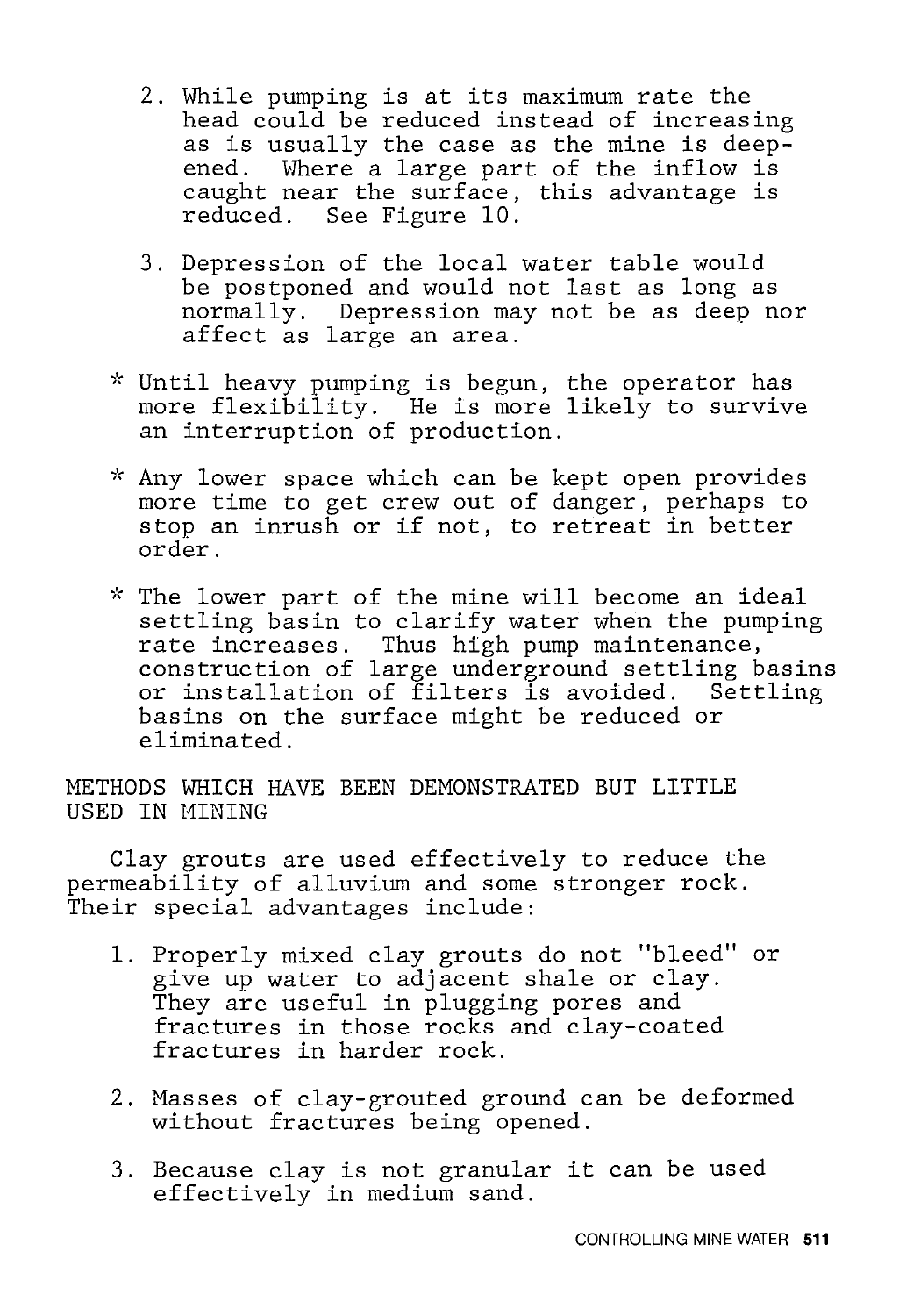4. Where suitable local clay or material which can be made suitable with minor additions, is available, large quantities of grout can be provided at moderate cost.

Probably the most spectacular application was to reduce flow below the Aswan High Dam, which is built on a deep, wide valley fill of silt, sand, and gravel. Clay grouting is probably used by civil engineers more commonly in Europe than in America.

On a first attempt to mine on a 300-acre tract near Leadwood, Missouri, St. Joseph Lead Co., now St. Joe Minerals Corporation, was repeatedly flooded with water and mud from fractures enlarged by solution and partly clay filled. Repeated cement grouting did not solve the problem. In the early 1940's, 450,000 tons of desanded mill tailings were injected from the surface through 763 existing diamond drill holes. Thereafter the ore was mined with minor grouting from underground as work advanced

Pregrouting has been developed and used with excellent results by the South Africans in preparation for sinking many of their recent large, deep shafts. In comparison with shaft sinking, the pregrouting is inexpensive. Pregrouting can begin even before details of shaft planning are altogether complete and be continued while the surface plant is being built. This minimizes delays for grouting from the shaft bottom. See Figure 2.

## PLUGGING CONDUITS THROUGH WHICH MINES HAVE BEEN FLOODED

On at least five occasions, conduits through which mines have been flooded have been plugged under water In each case the source and the conduit were too large for any pumps which it was practical to install If sufficient pumps had been put to work, the rapid inrush of water would have been expected to erode anc enlarge the conduits. Under these circumstances ther is the opportunity to introduce a mass of concrete or grout into the conduit when water in it is virtual still. To avoid dilution, grout can generally be placed by tremie.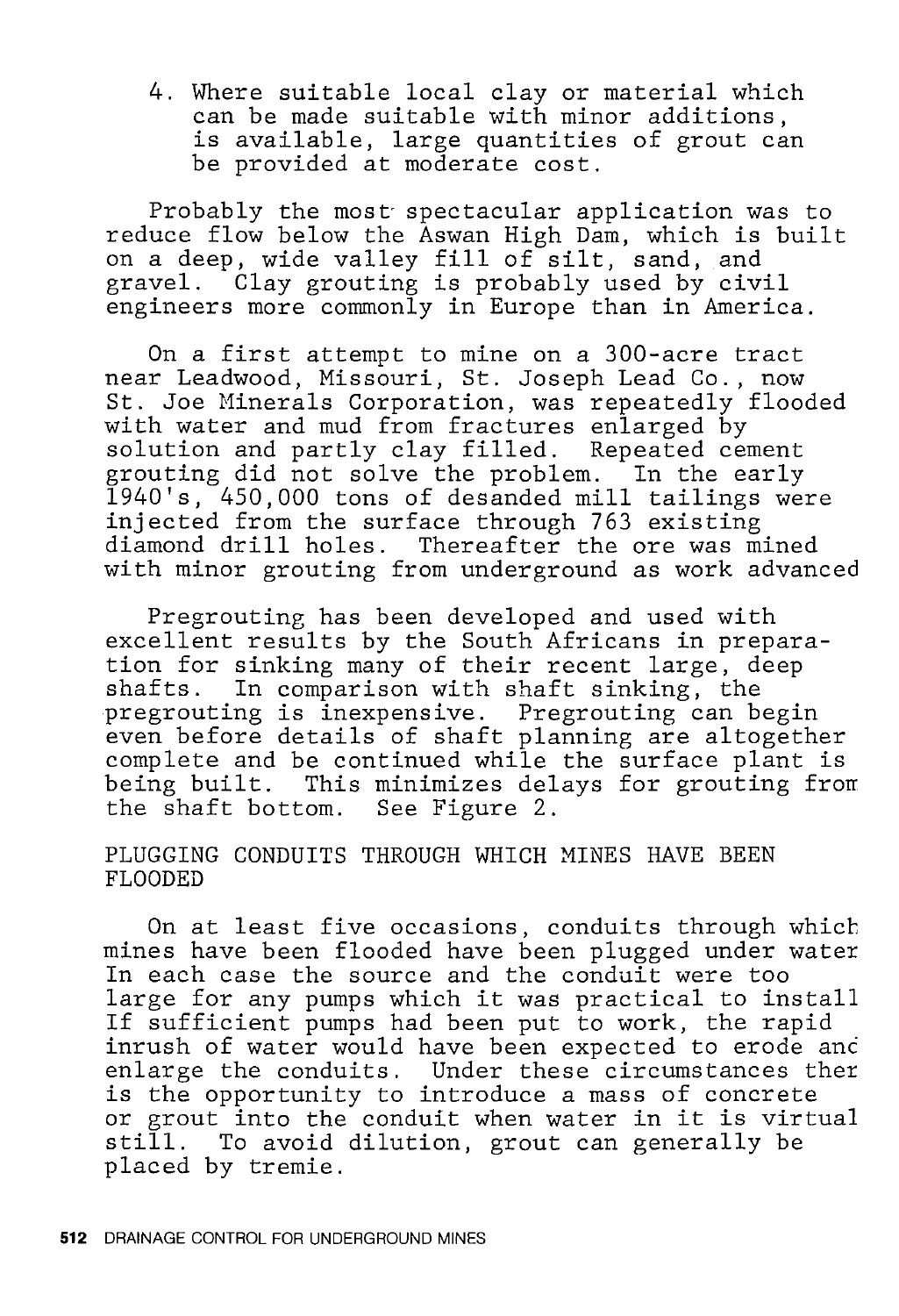The first of these known recoveries was at a mine in Belgian Congo probably in the 40's. An account of this accomplishment from the Belgian mine manager contributed to the recovery of the Friedensville shaft in 1952, and that method in turn was improved and modified for use in Indiana in 1960. See Figures 3 to 9.

The recovery of the Levant tin mine in Cornwall with the placement of a concrete plug on the sea floor in 1965 was a spectacular undertaking. Most of the work was done by divers from small work boats.

The stopping of the conduit through which water from the Cumberland River entered the Moodie Mine, a small fluorspar mine in Kentucky, was similar to the Levant plugging but apparently quite independent of it.

METHODS NOT KNOWN TO HAVE BEEN APPLIED IN MINING

Some time ago the author began looking for ways of reducing rock permeability for use in mining and some types of underground construction. The following were considered desirable features:

- \* Treatment should affect substantial masses of rock or broad areas of rock surface. Ideally the treatment should go to all points where fluid movement is troublesome. It should be at some depth within the rock mass, not only at the surface.
- *;'(* There should be some control over the time and place of the action.
- \* Treatment should not be hazardous to those applying it or others. It should protect rather than harm water supply.
- $*$  Treatment should be useful under mine conditions, including temperature and dilution by still or running water in large or minute conduits, some with clay, etc.
- ;'; Useful treatment must be an improvement over methods we have, generally based on cost or effectiveness.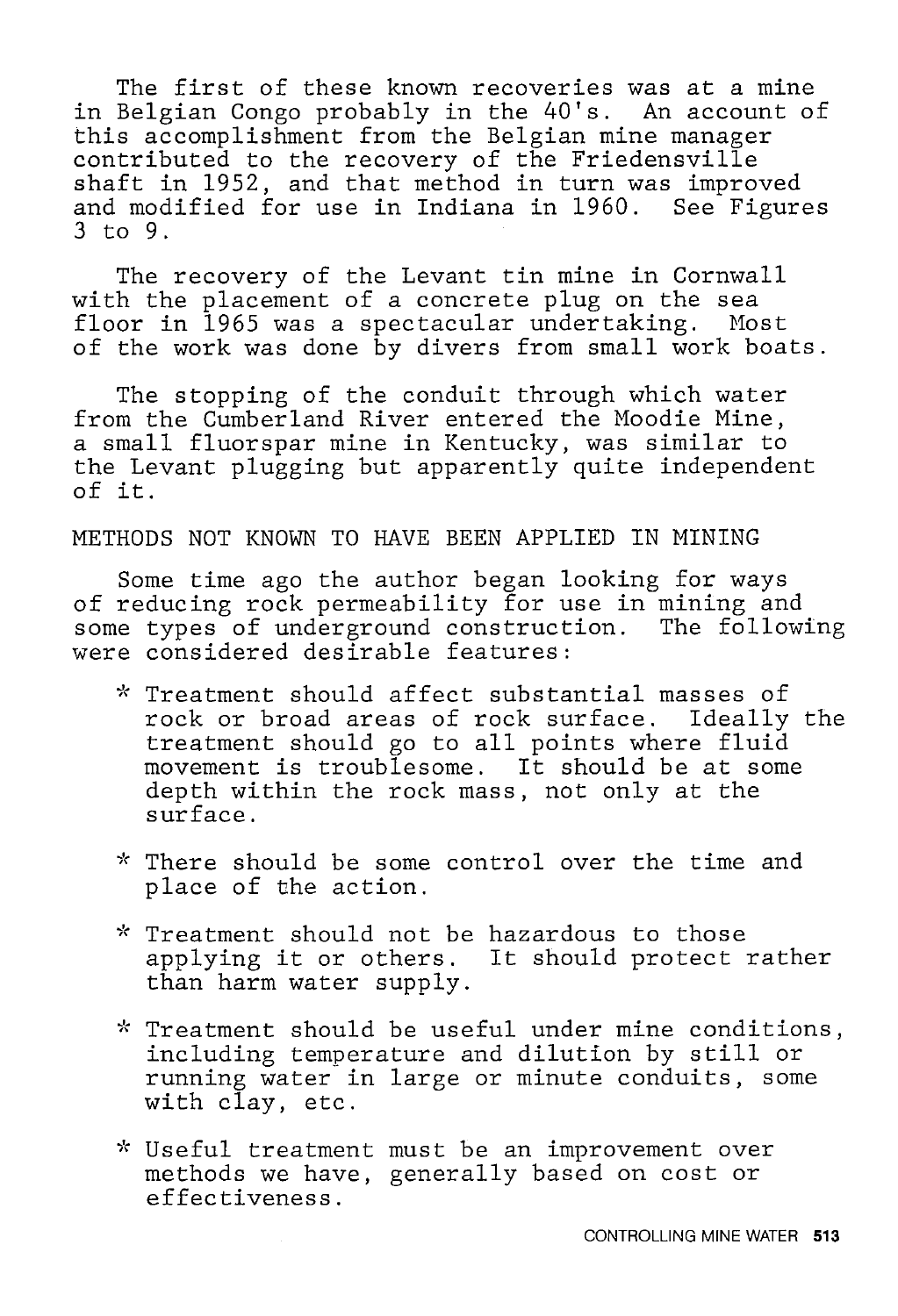Dr. John B. Patton, Director of the Indiana Geological Survey called attention to the chemical and bacteriological treatment given water before it is injected for the secondary recovery of oil. The purpose of treatment is to prevent rock pores and fractures from being plugged. This was studied with the help of Professor W.D. Lacabanne, Petroleum Engineering, University of Minnesota. Several years later practice developed by the Chowchilla Irrigation District in California to seal leaky concrete mains, was studied. They found that a simple chemical precipitate tends to attach itself firmly to surfaces procreased cense to accuse resonant in many conditions. short time, leakage was stopped. In some ways this ii like the formation of scale in pipe, which is sometimes caused and to a degree controlled, to reduce corrosion.

Further investigation in a series of tests at increasing scale is suggested.

Surely any competent effort should add to the items shown in Table I.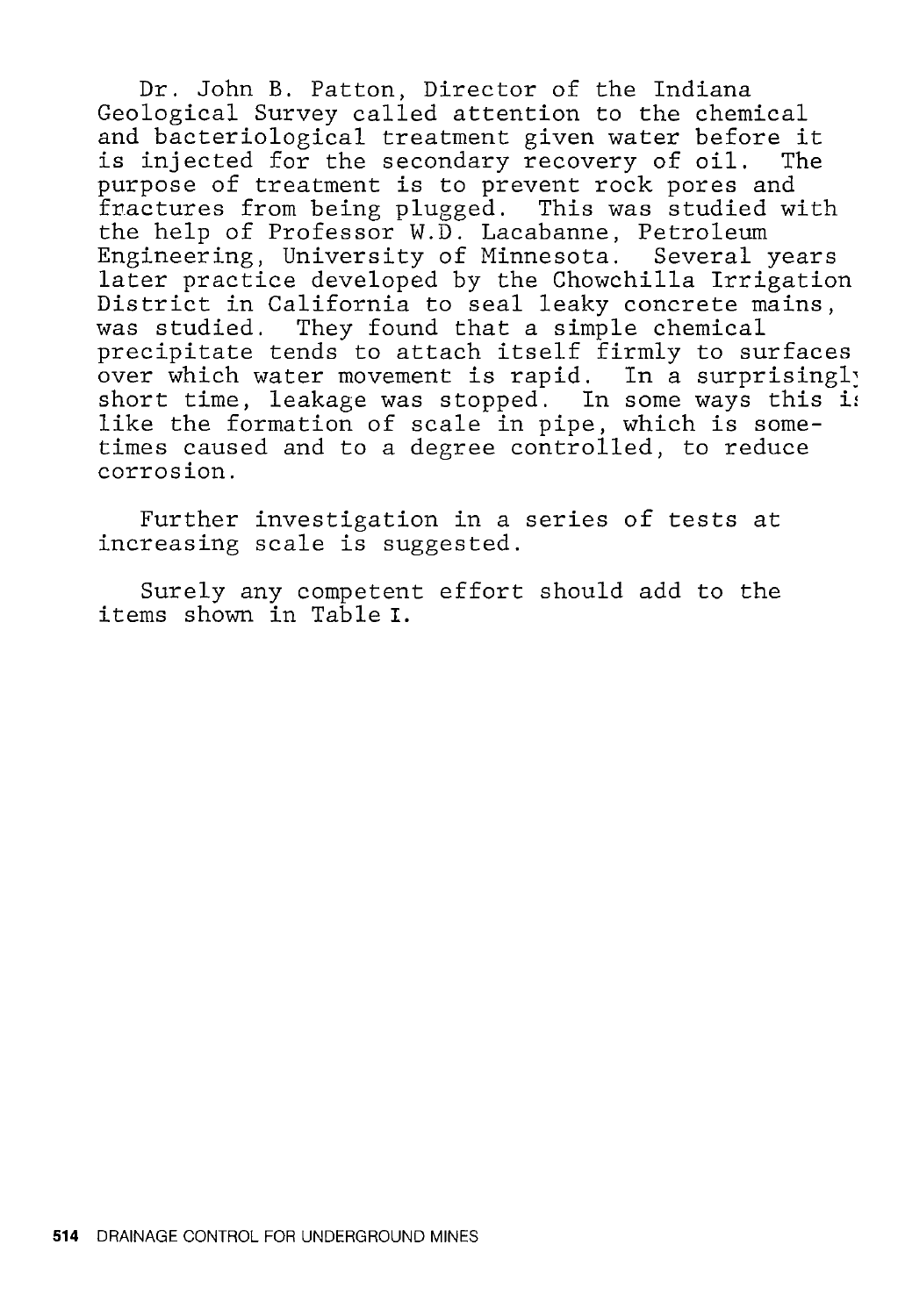## Table I

## METHODS FOR WATER CONTROL

METHODS

EXAMPLES (for bibliography see SME (AIME), 1973, Mining Engineers Handbook for references)

- l. Reduce, postpone or avoid inflow.
	- a) Locate shafts or excavations in least permeable ground.
	- b) Mine from bottom up.
	- c) Work under water by dredging, mining with draglines, leaching in place, Slurry Trench.
- 2. Protect workings from inflow.
	- a) Leave enough solid ground between the mine and water.
	- b) Leave pillars on fissures to prevent or minimize movement.

Naica, Kimballton, San Antonio

As at West Driefontein

Alluvial gold, tin, sand, gravel, phosphate, Shirley Basin uranium, foundations in ground difficult to dewater and to support.

Wabana (Newfoundland) , Submarine coal in Durham (England) and Nova Scotia, metal mines in Ontario, Quebec.

South Africa gold mines

**FROLLING MINE** ~  $\Xi^$ ց<br>5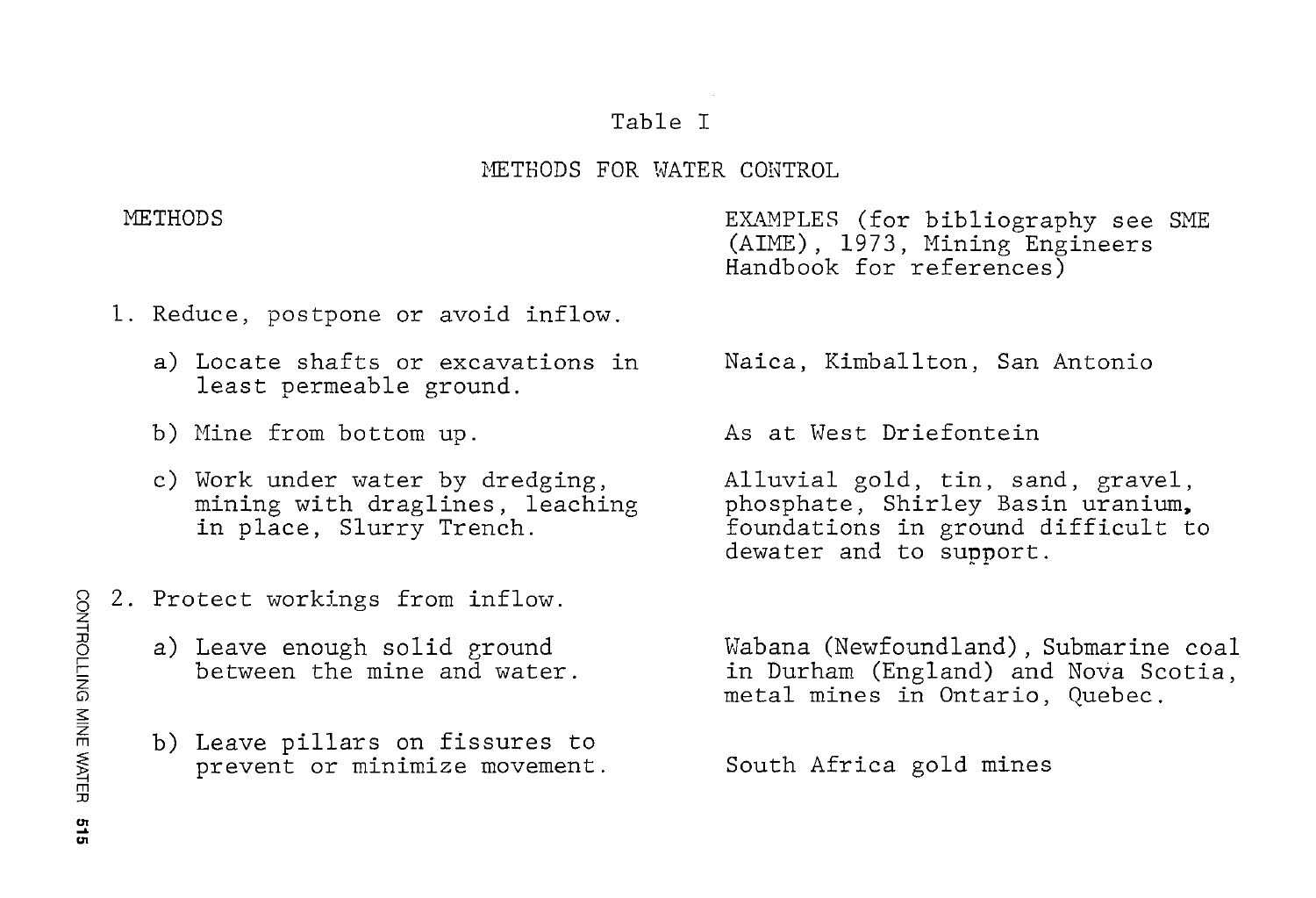# <sup>~</sup>METHODS

- c) Plug or case test holes or survey and don't mine near them.
- 3.Divert, drain or intercept water near surface.
	- a) Divert rivers, drain lakes.
	- b) Cover intakes with concrete or ponded slime, with great care.
	- c) Clear slopes, build drains, plant trees in low, flat areas to increase evapo-transpiration.
	- d) Catch water in shafts or on an upper level to prevent it going deeper in the mine.
	- e) Intercept water in shallow wells. Homer Wauseca (See Figure 10)
- 4.Keep water from shafts with impervious linings.
	- a) Pregrout from the surface, then test and grout from the shaft bottom.

## **FXAMPLES**

Plugging is required in many localities. Most salt mines are especially careful.

Griffiths, Black Lake, Caland, Bancroft, Steep Rock Lake, Biwabik

Leadwood, Bancroft

Bancroft

Most wet shafts; Champion Mine, Michigan

Many recent South African shafts, e.g. Kinross (See Figure 2)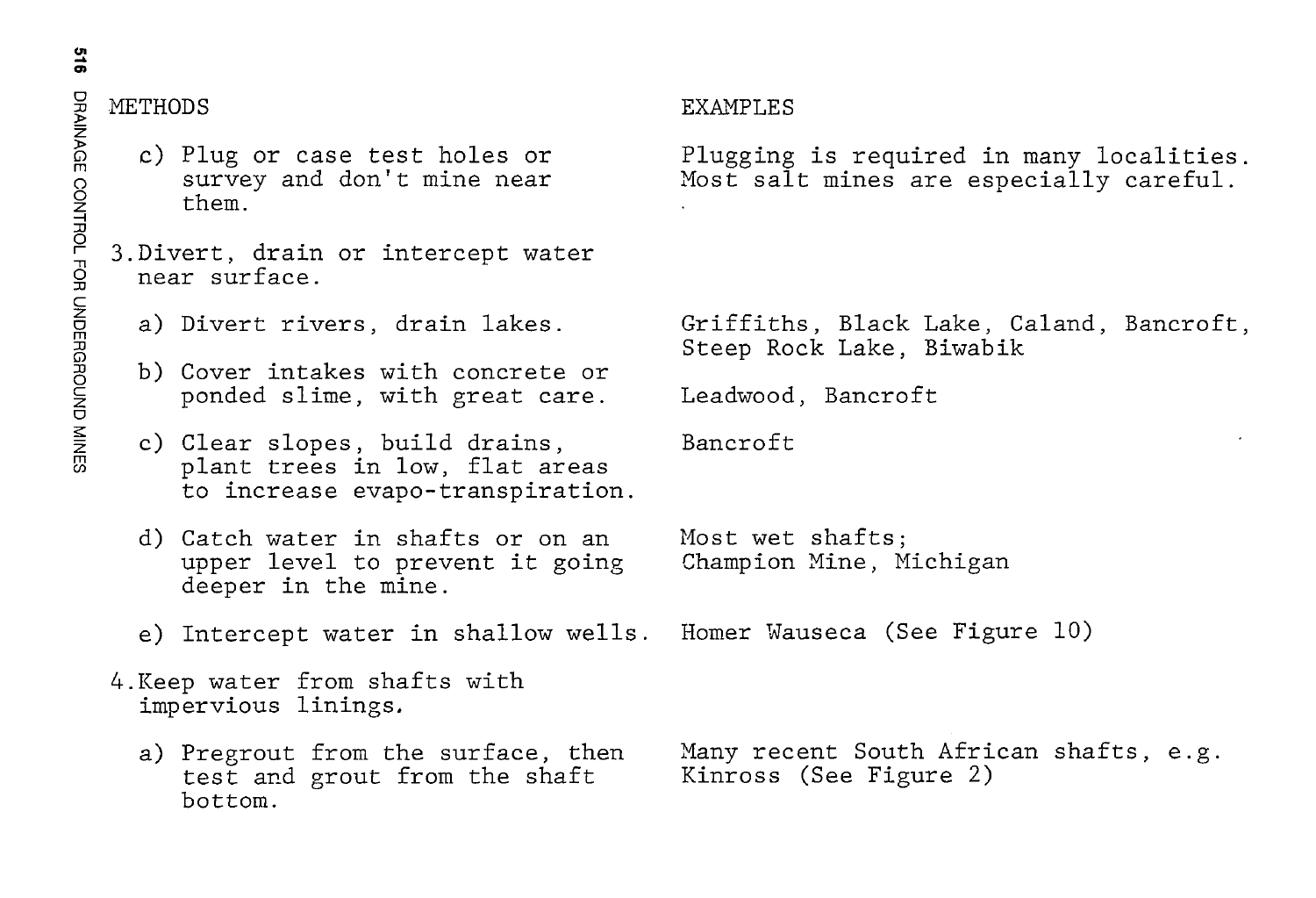## **METHODS**

- b) Sink with grouting from the shaft bottom only.
- c) Freeze, sink and set lining.
- d) Bore, usually with mud, and place casing.
- e) Drop shafts, stationary slip forming.
- 5.Reduce Permeability of the Rock Mass
	- a) Grout with cement slurry.
	- b) Plug solution channels with desanded tailings and grouting.
	- c) Plug pores or fractures with clay.
	- d) Plug with chemical or bacteriological precipitate.
- 6. Drain water through an adit.

## EXAMPLES

Venterspost, Friedensville, Deep Ruth, Meremec<sup>-</sup>

European coal mines, Saskatchewan potash, some-Carlsbad potash shafts.

Beatrix Shafts(Netherlands), Grants, Carlsbad.

Chicago Metropolitan Sanitary Commission.

Port Radium, Deep Creek.

Leadwood

Aswan Dam and others especially in Europe.

No trial known in mining.

Many wet mines in hilly places.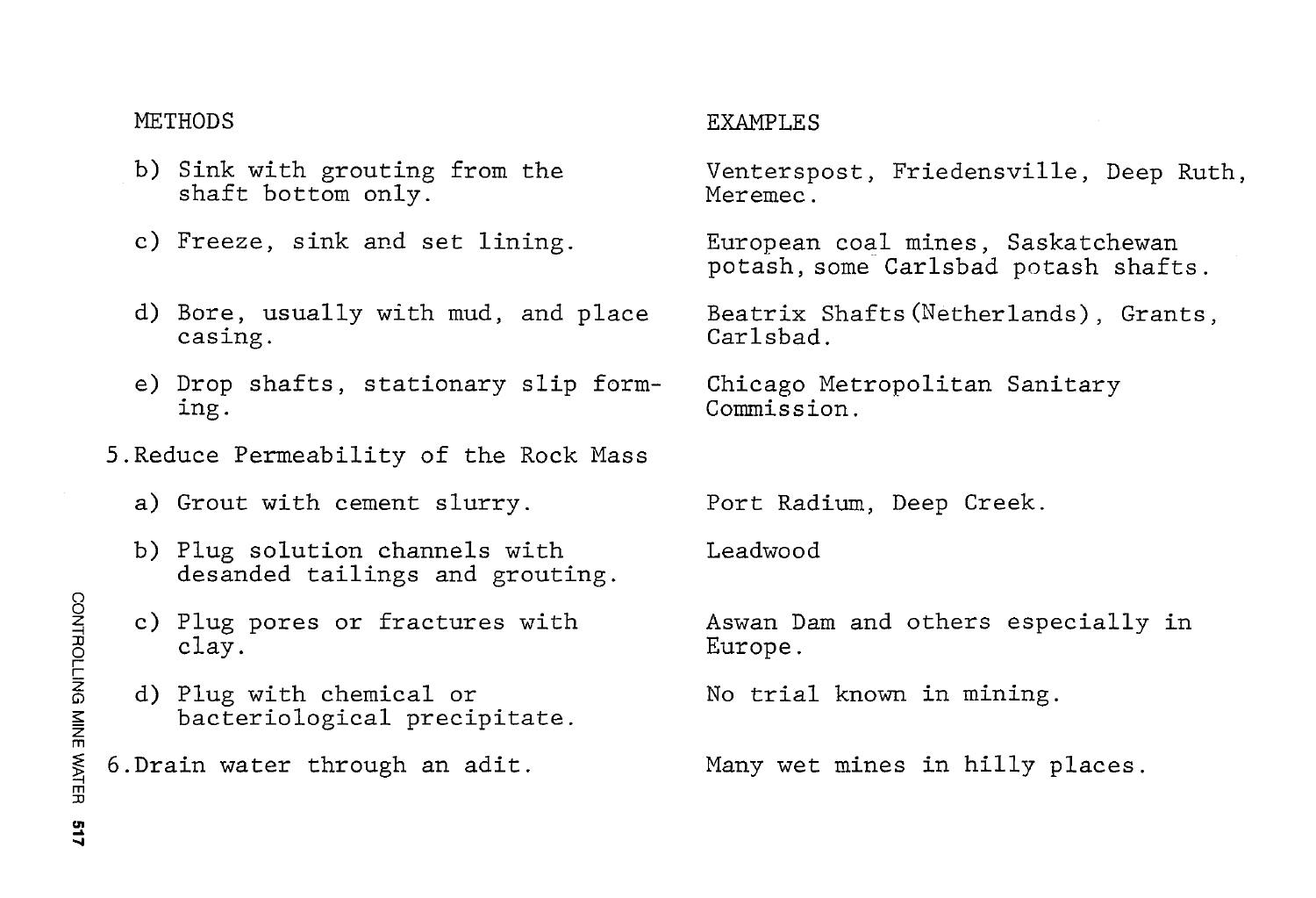$\widehat{P}$  is much mean in the METHODS example of the METHODS results of the METHODS results of the METHODS results of the METHODS of the METHODS of the METHODS of the METHODS of the METHODS of the METHODS of the METHODS of

- 7. Use Special Practices to Aid Control,<br>to Reduce or Prepare for Surprises.
	- a) Compartment the mine to confine Leadwood, Nova Scotia coal mines inrushes and minimize damage.
	- b) Mine from bottom up to provide As at West Driefontein space for water and time to build protection.
	- c) Regularly get informed outside opinion.
	- d) Regularly drill test holes in advance of work.
	- e) Regularly plot, record pertinent data on water occurrence and protection, plan and test procedures.
	- f) Maintain material, tools and trained crew, ready to carry out protectice procedures.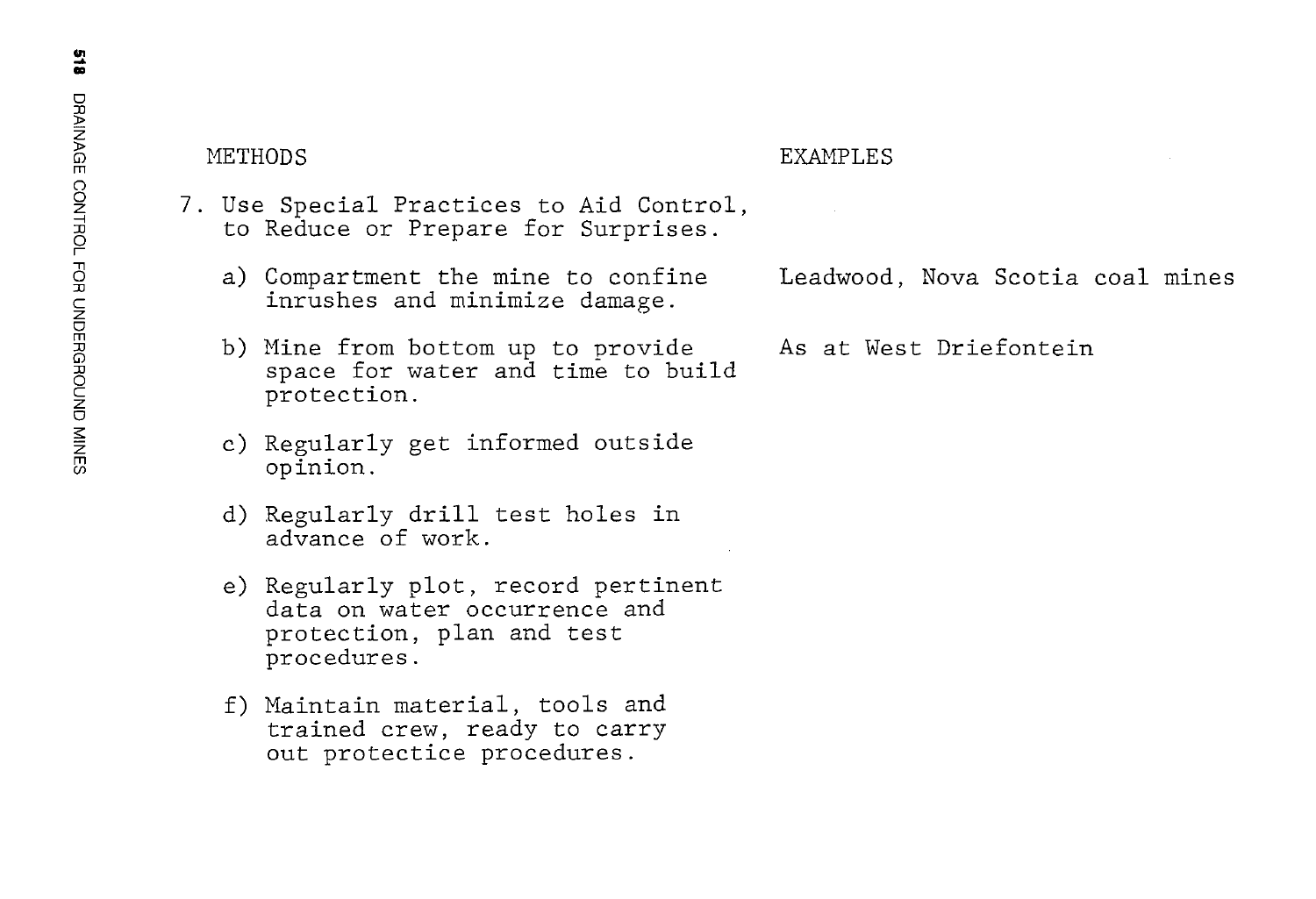| METHODS                                                                                                                                         | EXAMPLES                                                                            |
|-------------------------------------------------------------------------------------------------------------------------------------------------|-------------------------------------------------------------------------------------|
| 8. Procedures Which Have Been Used in<br>Emergencies.                                                                                           |                                                                                     |
| a) Working from the surface, plug a<br>large conduit under water.                                                                               | Levant (Cornwall), Moodie (Kentucky)                                                |
| b) Working from the surface through<br>pipe or drill holes, plug a large<br>conduit in the mine.                                                | Belgian Congo, Friedensville, Figs.<br>3 to 8.<br>Indiana Gypsum mine, See Figure 9 |
| 9. Dispose of water more conveniently<br>as by dropping it into a conduit.<br>dropping or pumping it into an aquifer<br>against lower pressure. | Chief Consolidated                                                                  |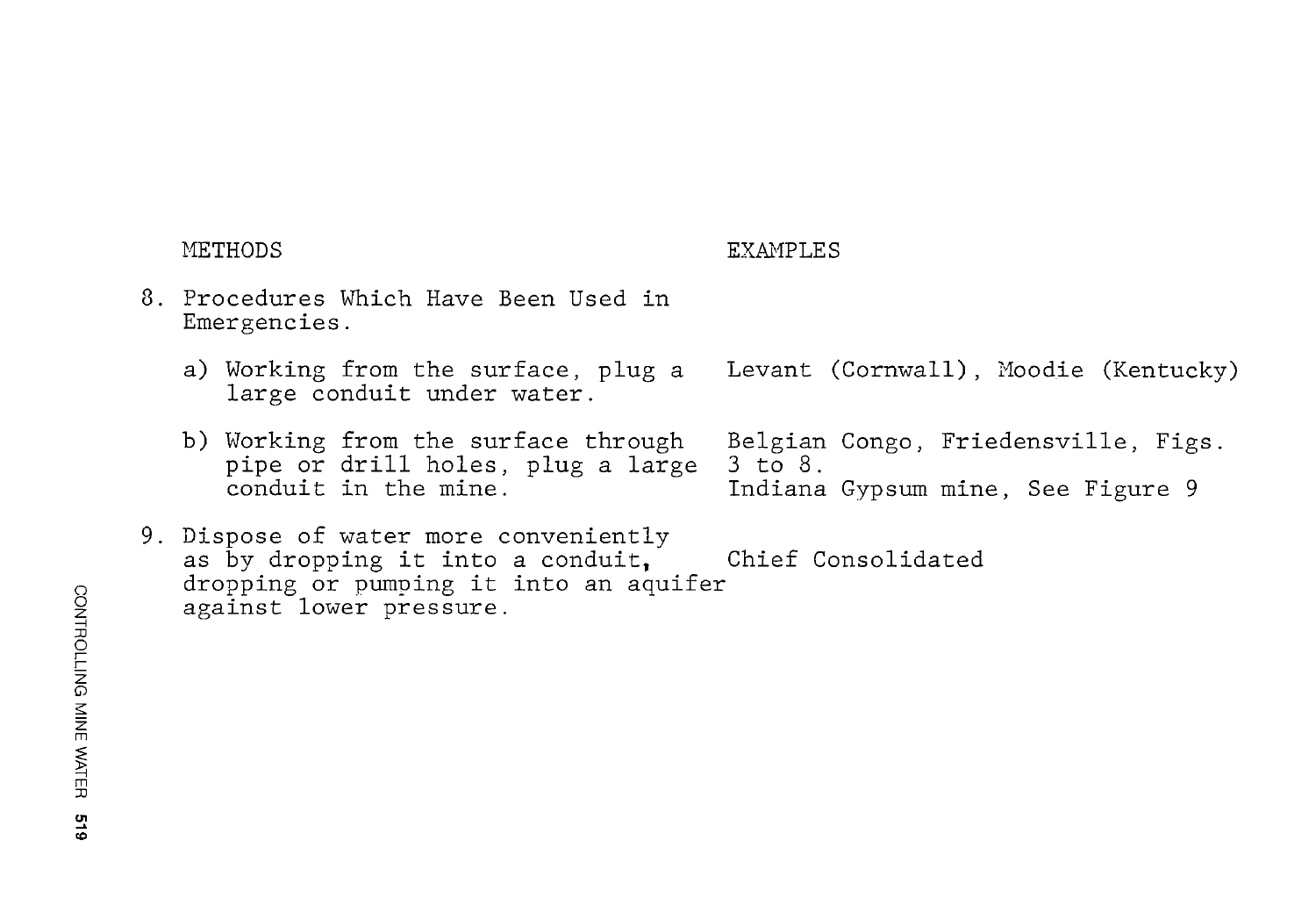



FIGURE 1 FIRST MINING IN TIGHTEST GROUND TO MINIMIZE INFLOW, DRAWDOWN AND TOTAL PUMPING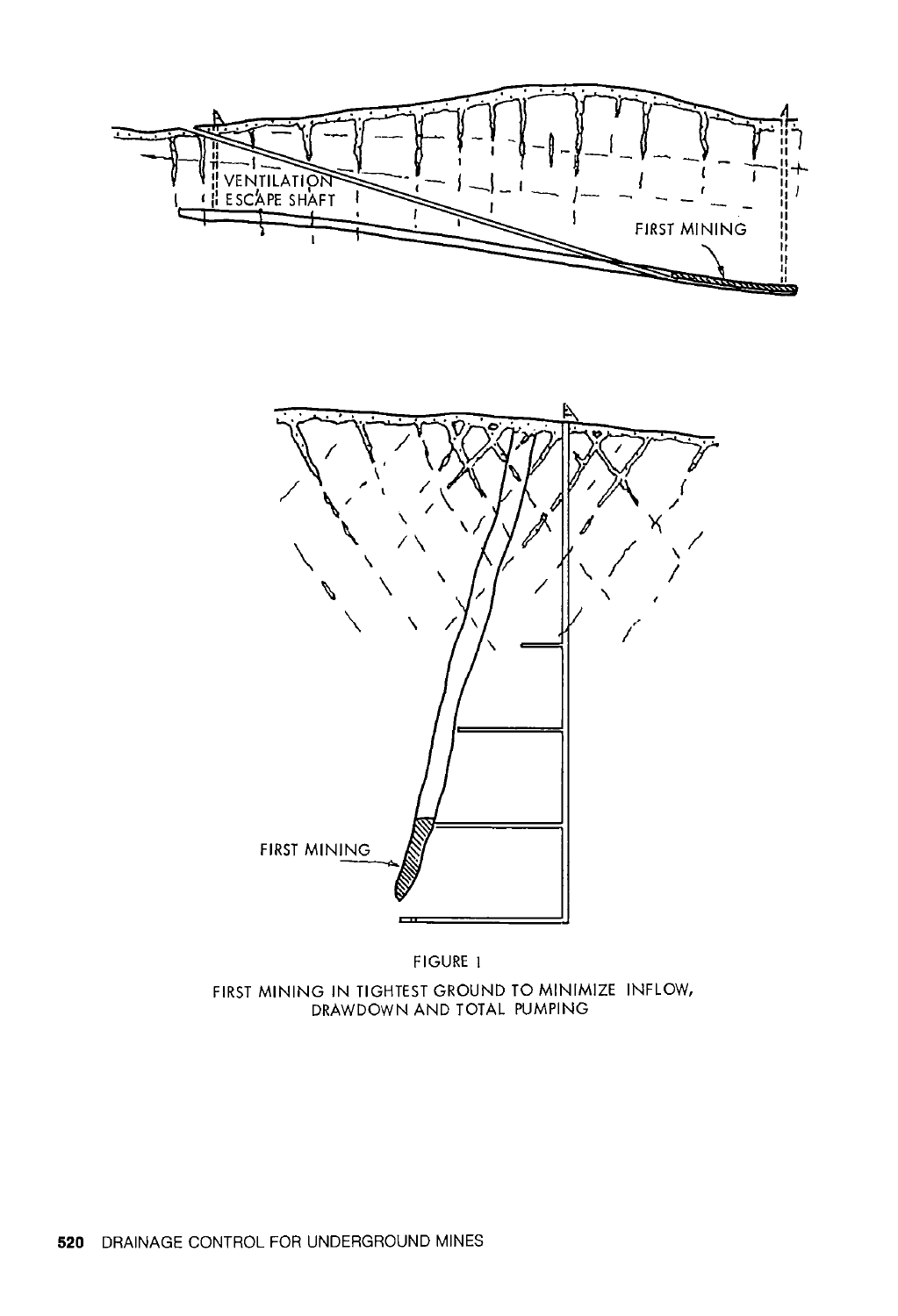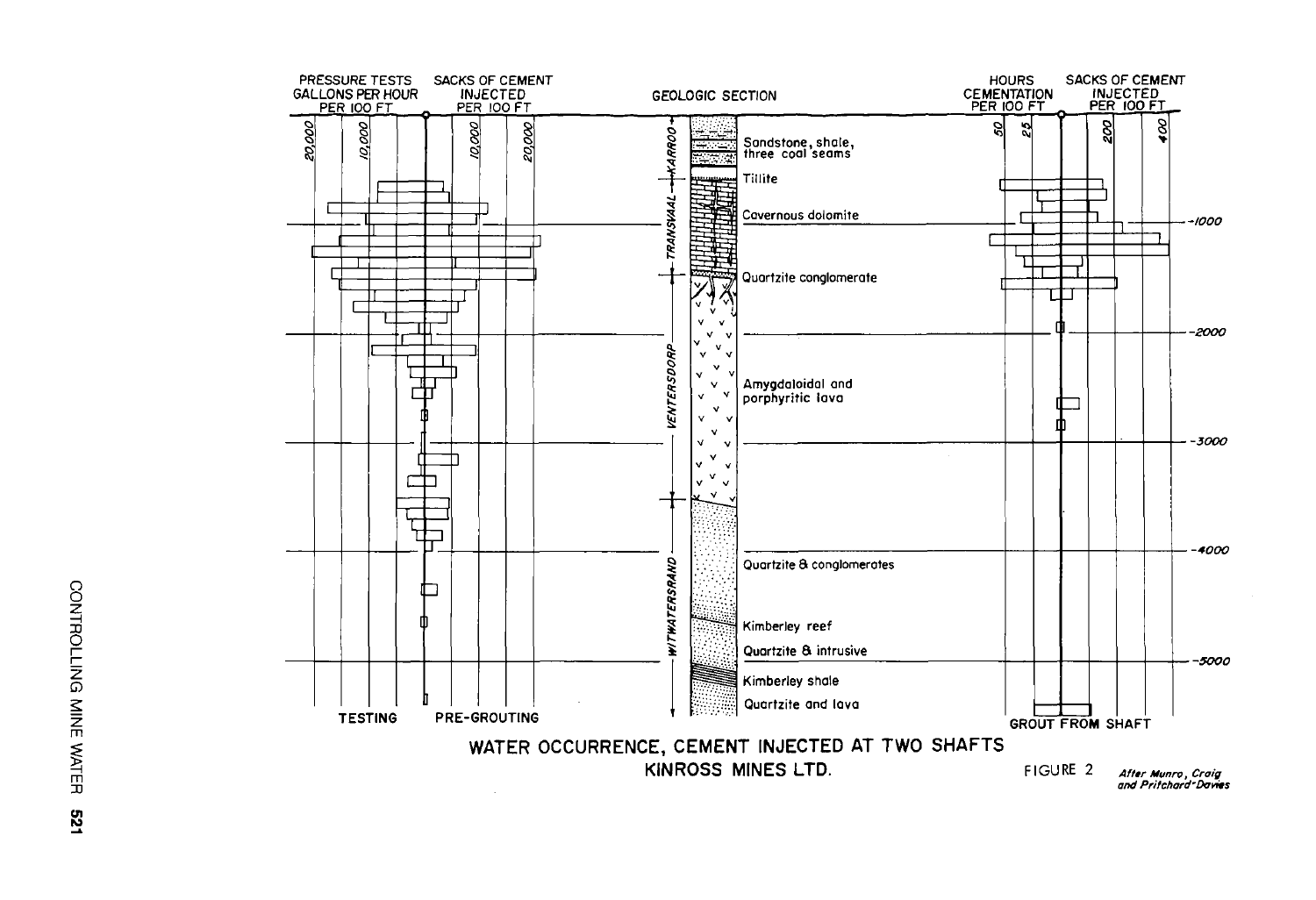

## FIGURE 3

FACE OF 700 CROSSCUT, 100 FEET NORTH OF FRIEDENSVILLE SHAFT SHOWING SOME 50 TEST-GROUT HOLES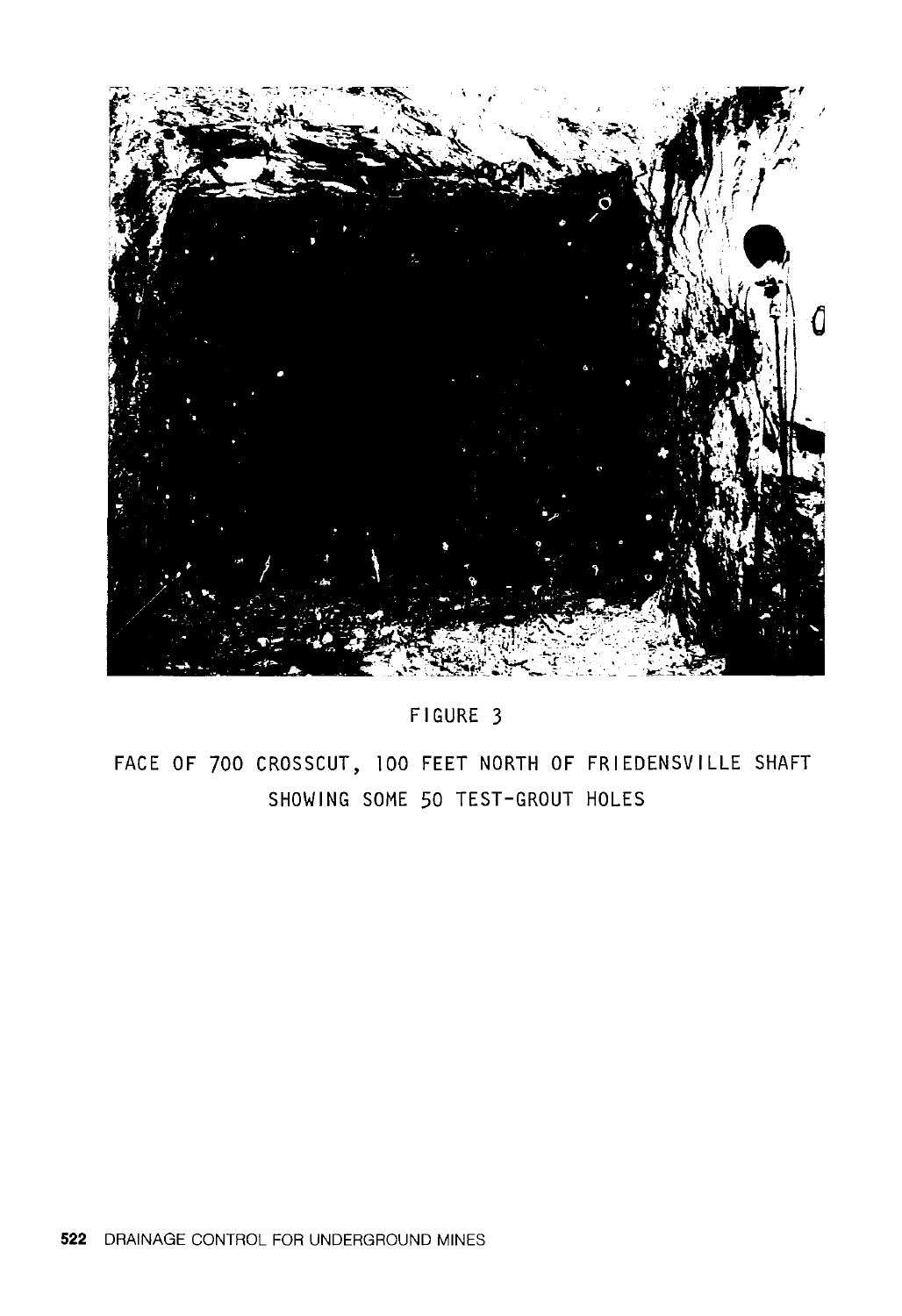

### FIGURE 4

SECTION ACROSS FRIEDENSVILLE SHAFT SHOWING PROCEDURE FOR PLUGGING 400' LEVEL BREAKOUT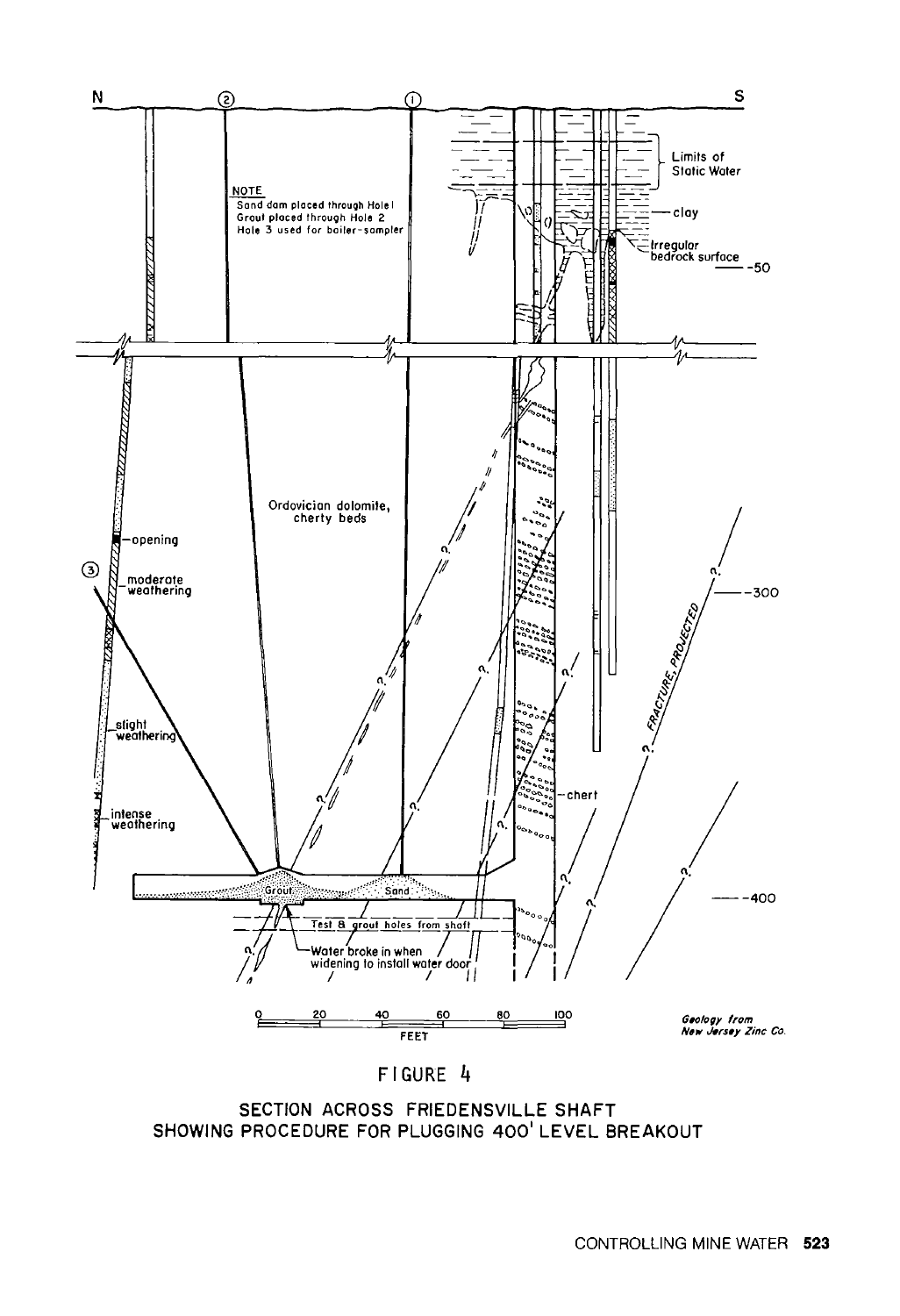

PLEXIGLASS MODEL FOR PLANNING RECOVERY OF FRIEDENSVILLE SHAFT



FIGURE 6

AGITATOR AND GROUT PUMP FOR PLUGGING FLOOR OF 400 LEVEL, FRIE DE NSVILLE SHAFT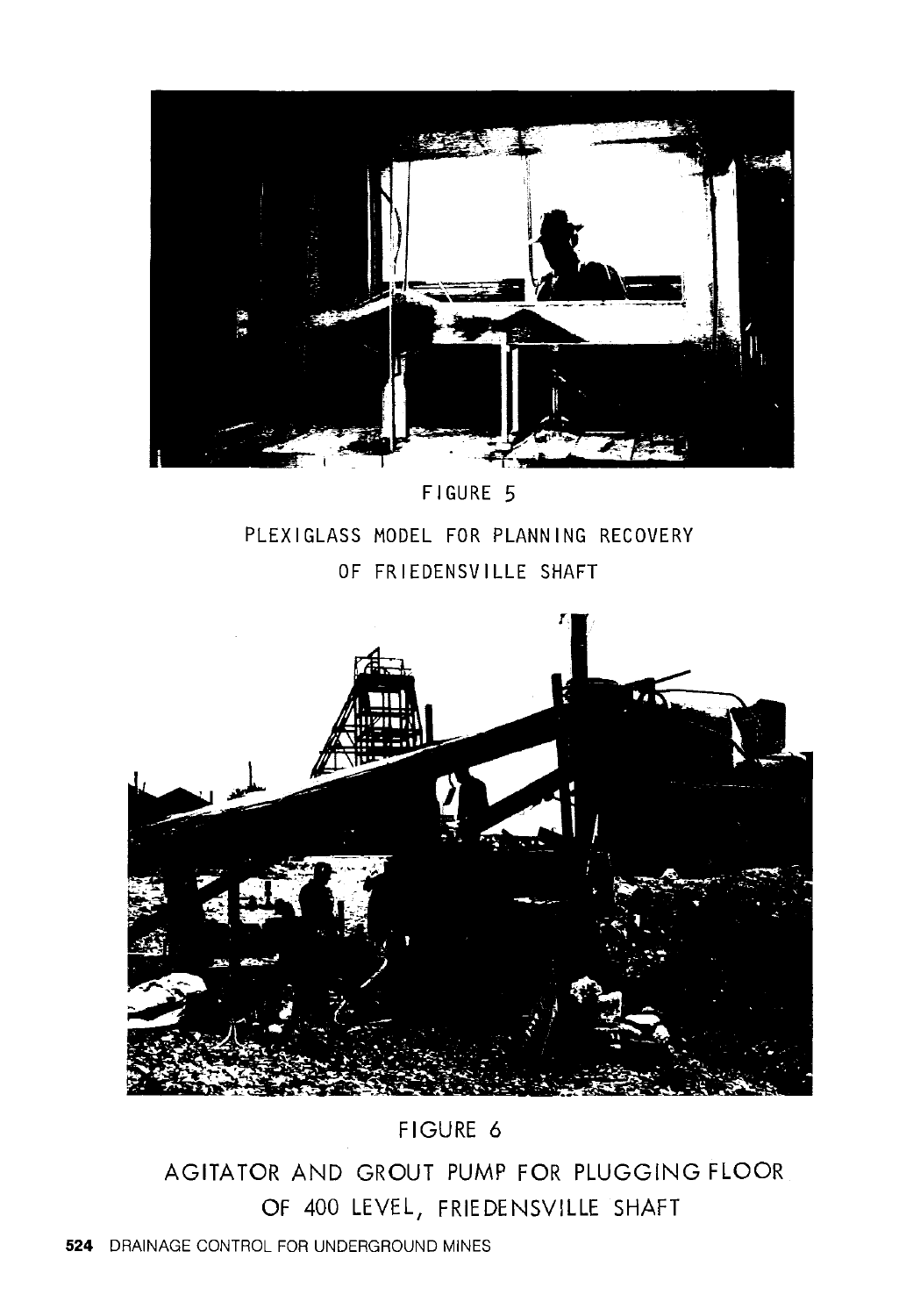

FIGURE 7

GROUT PLUG IN FLOOR OF CROSSCUT, LOOKING TOWARD SHAFT NOTE HALF DOZEN TEST-GROUT HOLES POINTED TO BASE OF PLUG



FIGURE 8

CONE OF LOW STRENGTH GROUT PLACED ABOVE PLUG FRIEDENSVILLE SHAFT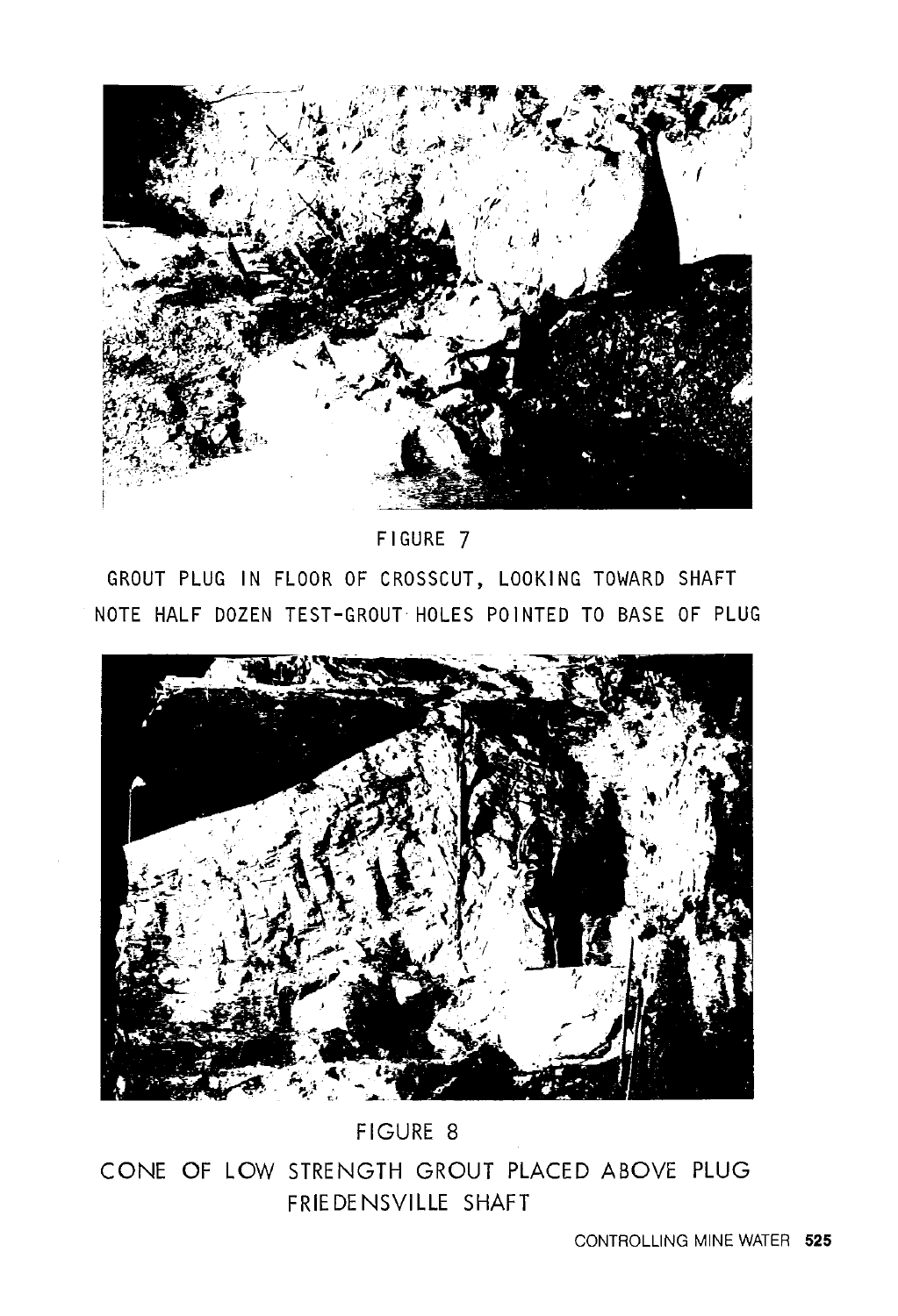